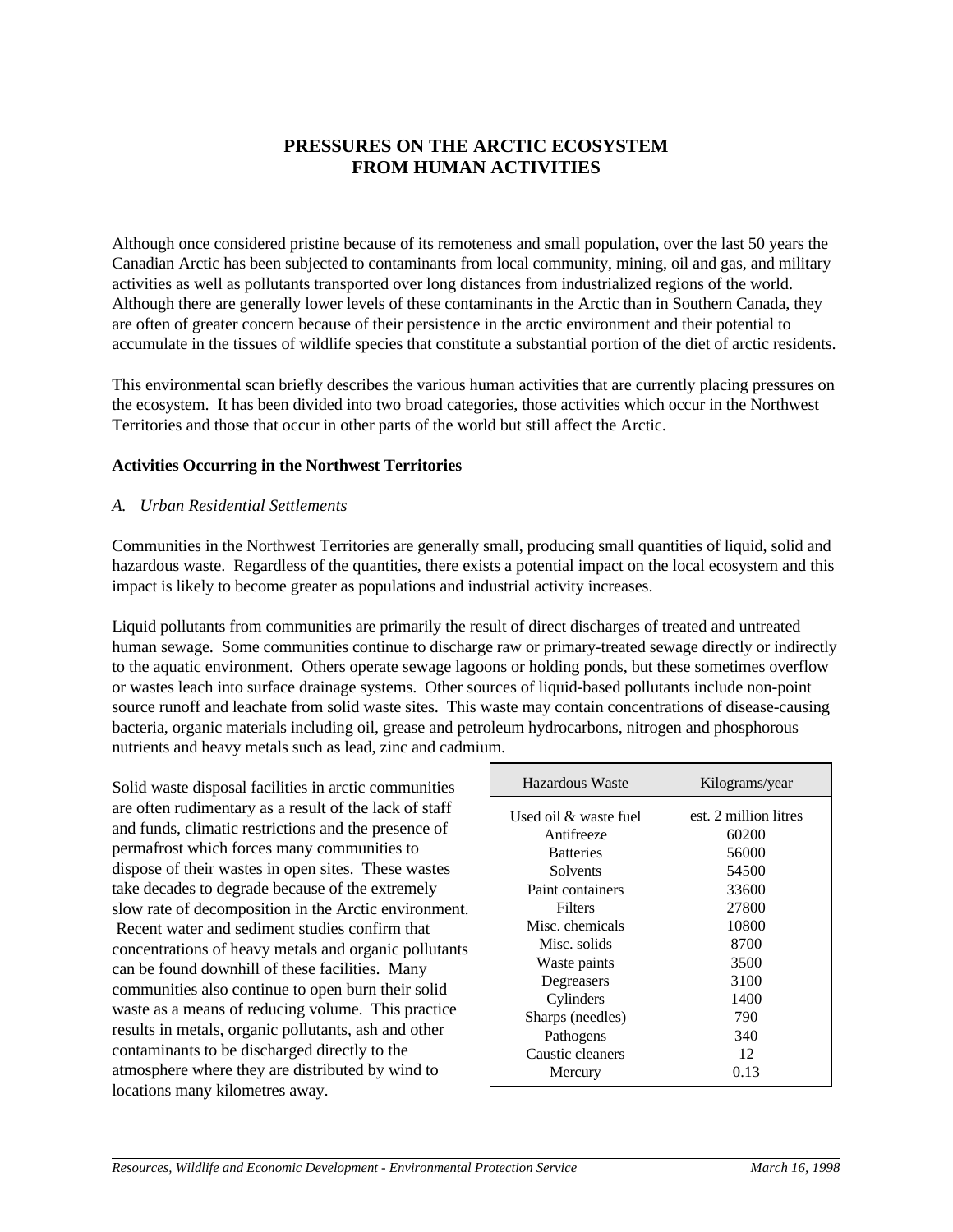Community residents, businesses and institutions also generate quantities of hazardous wastes which must be properly managed and disposed. The most common types include used lubricating oils and waste fuels, antifreeze, batteries, solvents, paint and oil filters. Recent surveys indicate that more than two million litres of waste oil and fuel, and approximately 260 tonnes of other hazardous wastes, are produced annually by northern communities (refer to table).

### *B. Petroleum and Chemical Shipment, Transfer and Storage*

The risk of petroleum spills is associated primarily with the transport and storage of fuels for community and

industrial needs. To service the needs of remote coastal and river communities, barges and other large marine vessels provide bulk fuel and supplies. Communities located along highway systems are provided with petroleum by tanker truck. Once delivered to communities, mine sites and other locations, the large volumes of petroleum must then be stored for eventual use in vehicles, furnaces and electrical generators. Between 1971 and 1997, there were 2742 accidental spills of petroleum reported to the Northwest Territories' 24-Hour Spill Report telephone line involving a total of 23.4 million litres of diesel oil, jet fuel, gasoline, crude and lubricating oil (refer to figure).



At present, technology for cleaning up spilled petroleum is not adequate to remove oil from ice-covered waters and there is the potential for a major environmental disaster within arctic fresh and marine waters if a barge or tanker was to spill its petroleum cargo. Although highway tanker trucks carry a significantly smaller volume of fuel than do barges or tanker ships, the increasing volume of truck traffic along northern highways and ice roads continue to threaten terrestrial and aquatic environments located adjacent to these roads. Between 1971 and 1997, a total of 143 accidental spills were reported to the 24-Hour Spill Report Line involving trucks travelling on northern highways and ice roads.

Petroleum in the Arctic environment degrades very slowly. Arctic plants and animals may be exposed to spilled petroleum for a longer period than in temperate climates. In terms of potential biological effects, the short term exposure of animals to oil in the water column is considered most significant although spilled oil can also affect the health of terrestrial vegetation. Certain species of waterfowl could also face population depletion if a spill happened on their arctic breeding grounds at the wrong time.

#### *C. Mining and Concentrating Industry*

Mining and concentrating are defined as the activities associated with mineral exploration, extraction and milling. Although the mining industry remains a major source of employment for northerners, it also has the potential to impact the northern environment in a number of ways.

One of the main impacts of mining on terrestrial ecosystems is thought to be habitat loss associated with construction and operation of the mine and its access roads. These roads can also increase access to adjacent areas by resource harvesters and recreational users. Access roads can also cause permafrost degradation and sediment inputs from runoff to adjacent streams and lakes. These effects are generally confined to local areas.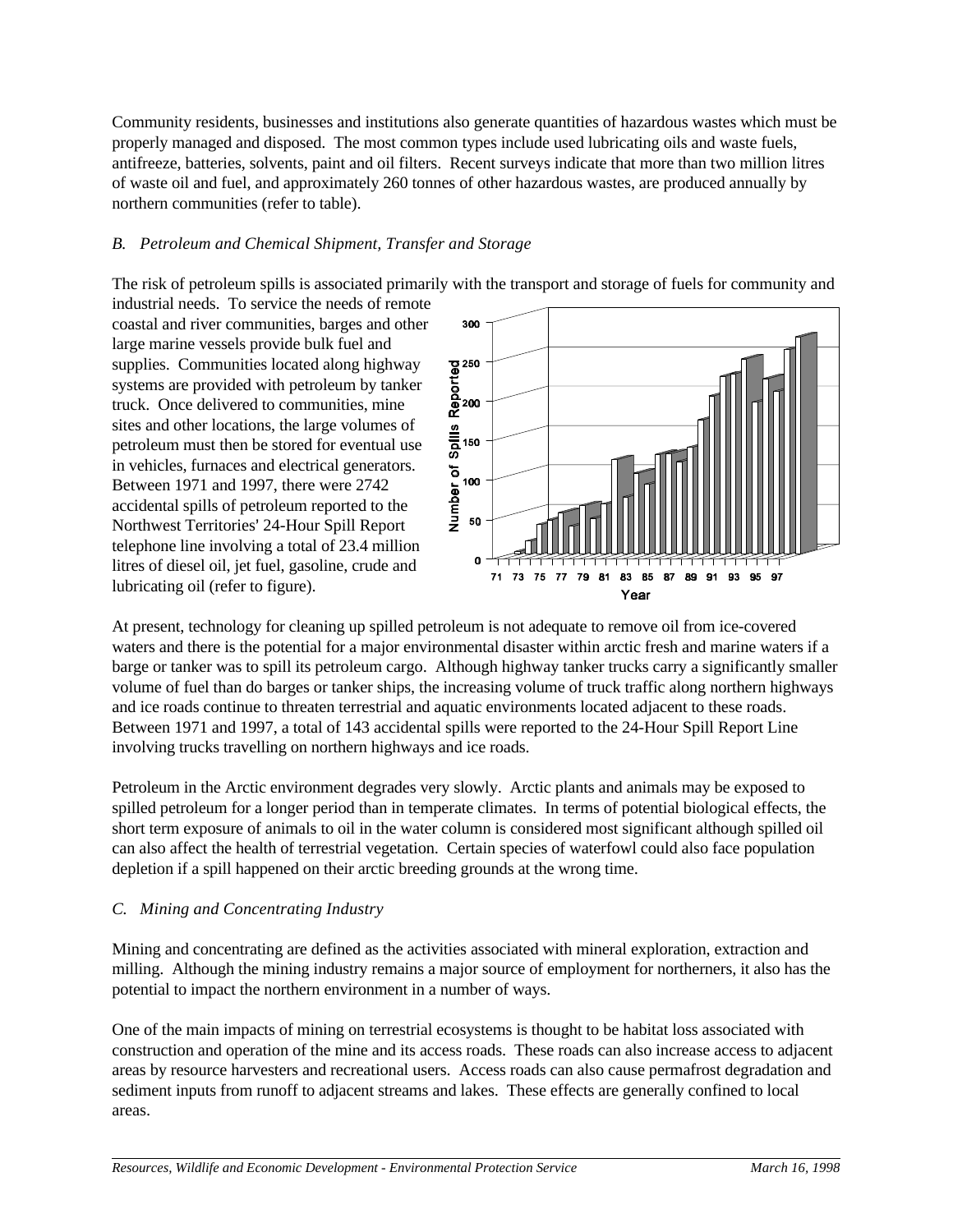Depending upon the size and number of years a mine operates, many thousands of tonnes of waste rock and tailings may be produced. Unless mining companies carefully control the discharge of water from their tailings ponds, metal and sediments from these ponds can affect the aquatic environment downstream for many years. If a tailings pond is allowed to become dry, tailings dust can also be distributed to surrounding land and water by the wind.

There are also significant potential impacts from mining operations as a result of the release of metal-bearing wastes. The potential for contamination comes from the weathering of waste rock and rock exposed during the mining activities as well as accidental spillage of mill tailings. Exposure of iron pyrite and other sulphurbearing minerals to atmospheric oxygen in the presence of moisture leads to acid weathering reactions. These reactions could lead to "acid mine drainage" and the continual dissolving of metals from waste rock and tailings. This leachate is a potential long-term source of metals to the environment where they can be taken up by plants and animals.

# *D. Oil and Gas Exploration and Development*

Oil and gas activities in the Canadian Arctic have centred primarily on exploration. In the past, more than 140 exploratory wells have been drilled in the Mackenzie Delta-Beaufort Sea region with 49 significant discoveries. In the Arctic Islands area, more than 100 wells have been drilled on-shore with 15 discoveries. Although exploration has now largely ceased in these areas, significant exploration continues in the Sahtu and Deh Cho regions of the western Northwest Territories. Oil and gas is currently produced at two locations, Norman Wells and Pointed Mountain where oil and gas are transferred by pipeline.

The main emissions associated with oil and gas activities are the discharge of drilling wastes, atmospheric emissions and accidental spills of petroleum. It is common industry practice to dispose of waste drilling fluids on land into sumps adjoining the oil rig. These wastes contain various pollutants ranging from metal salts to petroleum hydrocarbons. It has been estimated that approximately 20,000 tonnes of solids contaminated with various drilling additives and more than 250,000 litres of oil have been discharged over the years to land sumps in the Arctic. During offshore drilling activities, water based drilling fluids are often discharged directly to the marine environment and have resulted in local elevated concentrations of mercury, lead and cadmium along with other heavy metals within the sediments.

# *E. Wastes from Abandoned Sites*

Prior to 1972, there were largely no rules or regulations in place to govern land use in the Arctic. This has resulted in wastes being scattered throughout the Arctic including abandoned exploration and mine sites and government facilities. During the 1950's, 42 Distant Early Warning Line stations and several other military related sites were constructed across the Canadian Arctic. In the mid 1960s, 21 of these intermediate DEW Line sites were abandoned "as is" in accordance with the practices at that time. Since then, efforts have been made to assess the abandoned sites and begin cleanup of the buildings, fuel and other wastes. The remaining 21 DEW Line stations are being phased out and cleaned up as part of the North American Air Defence Modernization project. In addition to these facilities, there are hundreds of fuel caches and other sites across the Arctic which contain various amounts of debris, including full and empty drums.

Elevated concentrations of persistent organic pollutants including PCBs, heavy metals and petroleum have been found adjacent to some abandoned sites. The extent and nature of these pollution sources and their effects remain to some degree unknown, and will remain so unless there is a continued effort to conduct systematic assessments. While some of these sites have been cleaned up in recent years, many federal government funding sources are being affected by recent budgetary cutbacks and their continuation is currently uncertain.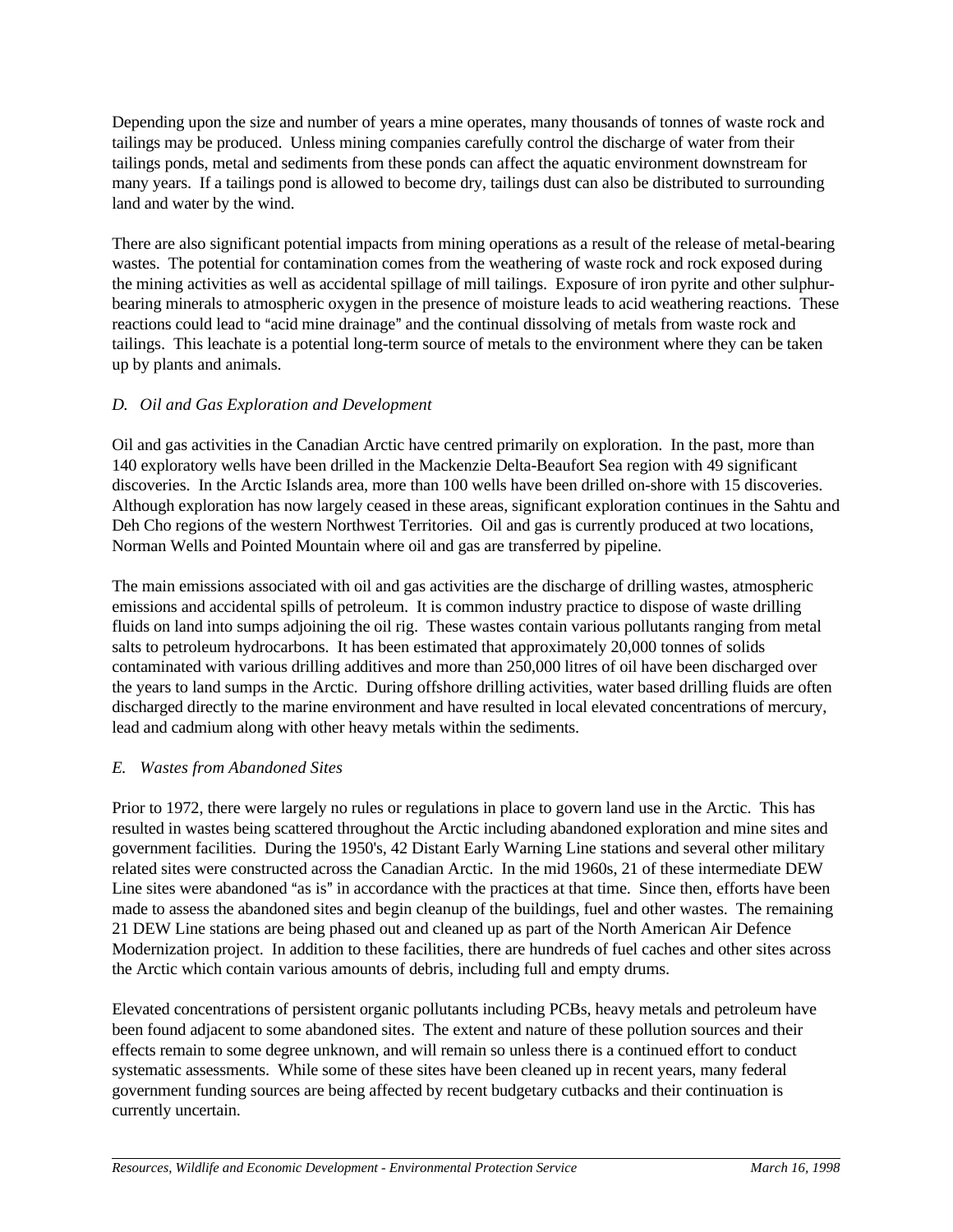### *F. Ocean Disposal*

The disposal of wastes into Canada's oceans is controlled by the federal government under the *Canadian Environmental Protection Act*. From 1982 to 1997, forty eight ocean disposal permits for the dumping of dredge spoils and seven permits for the dumping of scrap metal were issued for Canada's Arctic (refer to table). A small number of disposal permits have also been issued authorizing the dumping of petroleum for oil spill experiments and the use of freeze-accelerating additives used in the construction of ice islands. While the issuance of permits to dispose uncontaminated dredge spoils into the ocean continues to be supported by the federal and territorial governments, the disposal of scrap metal into the Arctic Ocean was essentially stopped in 1994 as a result of local community concerns and opposition.

| Year | Dredge<br>Spoils | Scrap Metal    |
|------|------------------|----------------|
| 1982 | 4                | 1              |
| 1983 | 1                | $\overline{0}$ |
| 1984 | 5                | 0              |
| 1985 | 12               | $\overline{2}$ |
| 1986 | 10               | 1              |
| 1987 | 2                | 1              |
| 1988 | $\overline{c}$   | 0              |
| 1989 | $\overline{c}$   | $\overline{0}$ |
| 1990 | 3                | 0              |
| 1991 | 4                | 0              |
| 1992 | 2                | 1              |
| 1993 | $\mathbf{1}$     | 0              |
| 1994 | 0                | 0              |
| 1995 | 0                | 1              |
| 1996 | 0                | $\theta$       |
| 1997 | 0                | 0              |
|      |                  |                |

Ocean disposal permits have been issued in the past because it was thought that there were no immediate and practical solutions to the problem of land-based

dredge spoils and scrap metal disposal. It was often cheaper to dump materials into the ocean than to remove them to other locations for reuse or disposal. The major disadvantages of ocean disposal remain the potential



for discharge of floating debris and the release of toxic substances into the marine environment.

#### **Contaminants from Distant Sources**

In recent years, scientific evidence has demonstrated the increasing global nature of environmental problems. Although levels of contaminants in the Arctic remain low relative to those in populated urban areas in the south, they are much higher that would be expected from local sources. Greenhouse gases, ozone depleting substances, PCBs, pesticides, heavy metals and other contaminants released from industrialized regions of Europe, Asia and North America are being found thousands of kilometres away in the Arctic. Many scientists view the long range transport of contaminants as the most significant threat to the environmental quality of the Arctic. The distribution of these contaminants indicate that they are being transported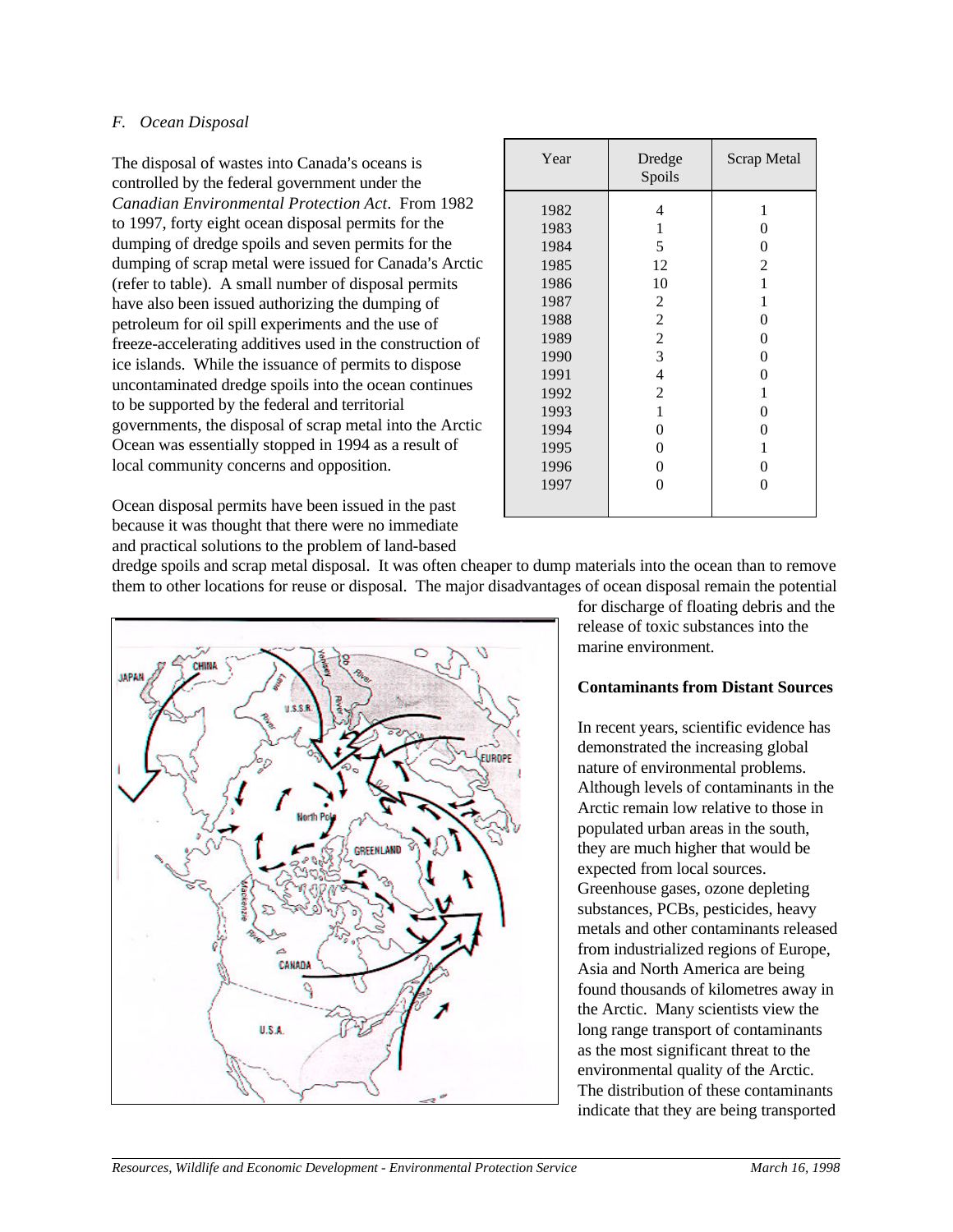to the Arctic primarily by air currents. Ocean currents and northern flowing rivers also connect the arctic ecosystem to the industrialized regions of the world (refer to figure).

#### *A. Global Climate Change (Global Warming)*

The Earth's atmosphere is kept warm by a "blanket" of greenhouse gases. A variety of human activities including the burning of fossil fuels and deforestation, have increased the concentration of these gases and the atmosphere's ability to retain heat by enhancing the natural greenhouse effect. Scientists believe that the effects of this global warming will be most strongly experienced in the high-latitude zones, including the Arctic.



Since the industrial revolution, concentrations of carbon dioxide in the atmosphere have increased by 30%



(refer to chart). This level is already higher than any detectable in geological records representing at least the last 10,000 years. Temperature measurements now indicate that average temperatures at the Earth's surface have warmed by 0.3 to  $0.6<sup>0</sup>C$  since 1860 (refer to chart). Scientists predict that if the concentration of these greenhouse gases were allowed to double, Western Arctic summer temperatures would increase slightly, perhaps as little as  $0.5^{\circ}$ C. During winter however, a dramatic increase in temperature is predicted, perhaps as much as  $8 \text{ to } 10^{\circ}$ C. At the same time, scientists predict very little warming, or even cooling, over portions of the northern Atlantic, likely due to changes in ocean circulation (refer to diagram ).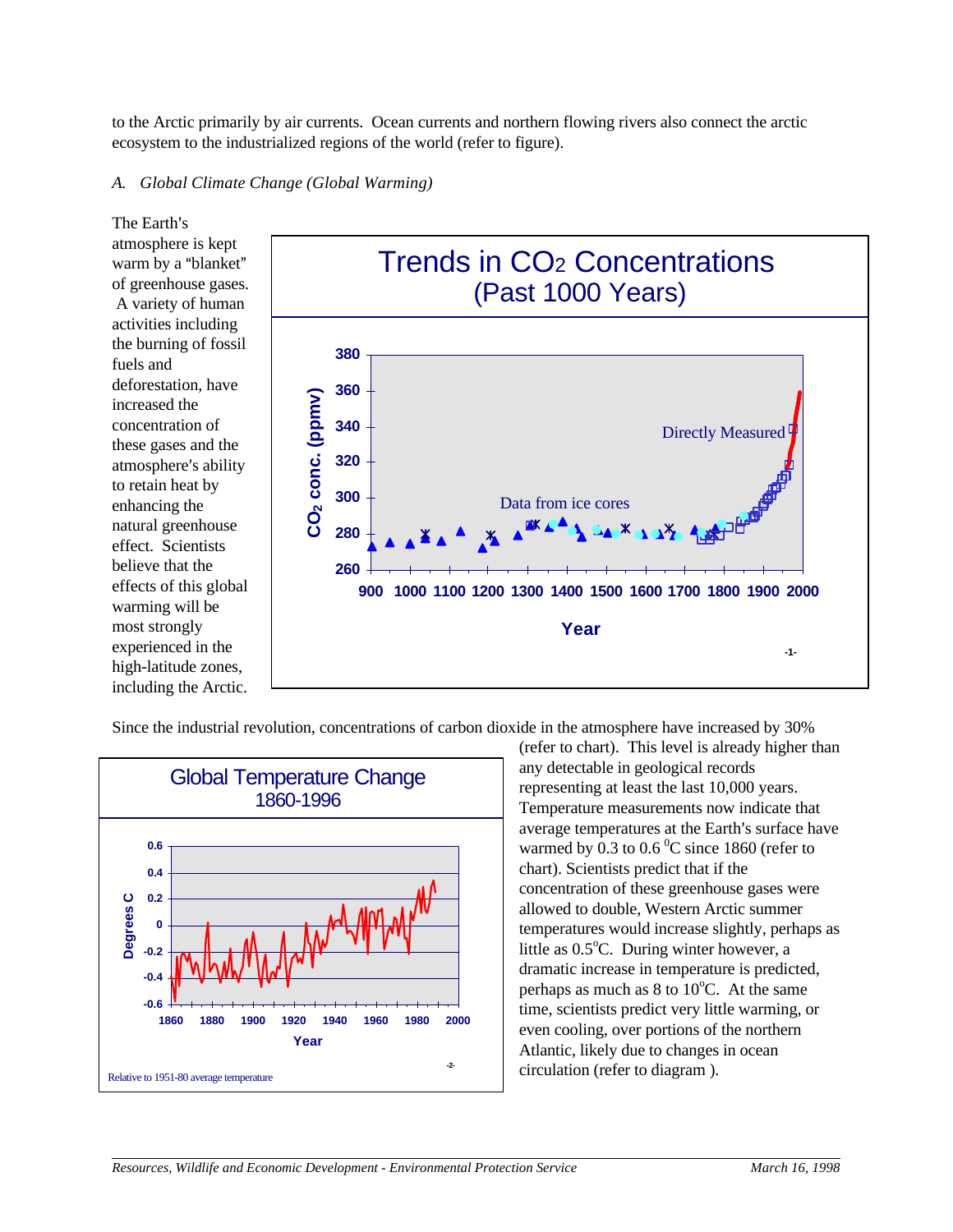The prospect of this long-term warming of the Arctic has led to intense concern and discussion over the possible physical, biological and socioeconomic impacts that might accompany it. The most likely impacts are summarized below.

- Virtually all of the Arctic is underlain by permafrost, some of which would melt, increasing the active layer and disrupting natural drainage patterns. The melting of permafrost could damage roads, buildings and other man-made structures. Exploration and development of minerals, oil and gas could also become more difficult.
- The tree line would gradually move northward reducing the arctic ecozone by 15 to 20%. This could result in tundra vegetative communities becoming restricted in area with, as an example, increased competition among barren-ground caribou for preferred calving territory.



Average temperatures of marine and freshwater bodies would increase. Thermal expansion of the oceans and melting of glacial ice could elevate sea levels causing beach erosion and flooding by storm surges. Oceans and lakes would experience longer ice-free periods which would benefit tourism, recreation and marine transport but negatively impact transportation by ice roads. Cold water fish and marine mammals could be affected by the water temperature changes and by southern warm water species competing for habitat and food sources.

 $\bullet$  Changes in terrestrial habitat and food sources could result in changes to migratory

patterns of caribou and migratory birds. These migratory changes could have significant impacts on commercial and subsistence hunting, tourism and other activities that depend upon the annual return of these animal populations.

• Local and regional weather patterns could be altered by changes in precipitation levels, storm events and coastal fog.

Although the effects of global warming at first appear to be beneficial in terms of a less harsh climate and improved accessibility, the potential negative impacts could alter the very characteristics that make the Arctic unique. The harsh climate has helped to isolate the Arctic, preserving its wildlife and habitat and allowing Aboriginal peoples and their culture to endure. Global warming could jeopardize these important arctic features.

# *B. Persistent Organic Pollutants, Heavy Metals and Radionuclides*

This class of pollutant is generally characterized by their being very persistent in the environment or having the ability to bioaccumulate in living animals. Persistent organic pollutants include industrial chemicals such as PCBs, agricultural chemicals such as DDT, chlordane and toxaphene, and by-products of human activity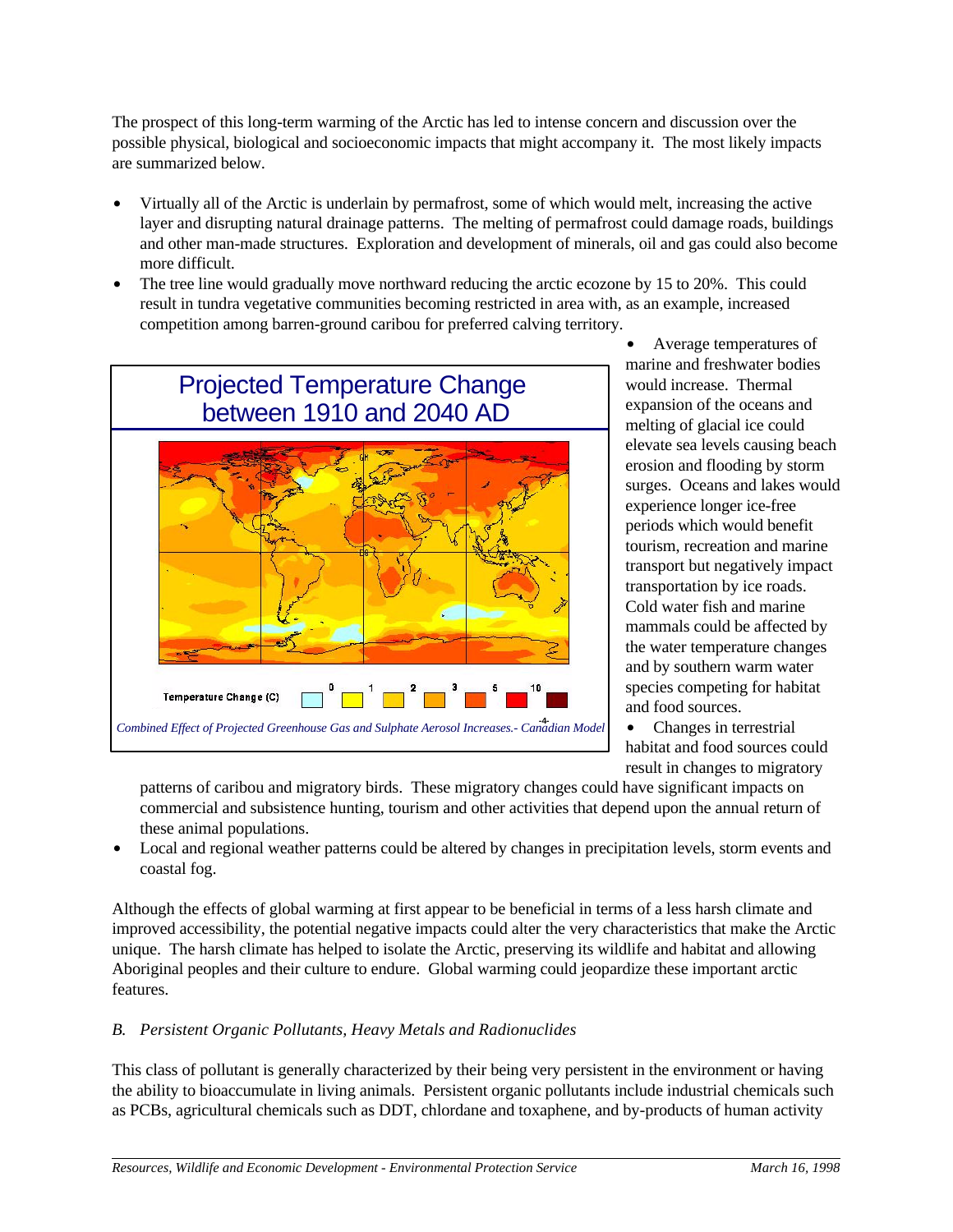such as dioxins and furans. Although data on many persistent organic pollutants is limited, sampling data is showing that PCB, lindane, dioxins, furans, hexachlorobenzene, chlordane and toxaphene are becoming pervasive contaminants in the Arctic. The long-term effect of these pollutants on the northern ecosystem is not currently well understood although some have been linked to reproductive failure and cancer in various animal species. They are also being detected within food chain components, including country foods consumed by northern residents.

High temperature industrial processes in various parts of the industrialized world emit heavy metals into the atmosphere. Recent studies on the origin of Arctic air pollution have concluded that during winter, the majority of the Arctic's heavy metals are transported to the region from sources in the former Soviet Union, Europe and North America. In summer, the contribution of sources in Europe to the contamination of Arctic air can be as high as 75%. Up to 6% of the total emissions of arsenic, cadmium, lead and zinc in all of Eurasia is deposited in the Arctic. Local northern and naturally occurring sources also contribute to heavy metal concentrations in the Arctic.

Like persistent organic pollutants, heavy metals are known to bioaccumulate in animals. Data on heavy metal concentrations is, with the exception of polar bears, much more limited and their interpretation is complicated as it is difficult to differentiate between background and human-caused heavy metal concentrations.

Long term fission products known as radionuclides have entered the Arctic primarily as a result of atmospheric fallout from nuclear weapons testing between 1952 and 1978 and the accident at the Chernobyl nuclear power plant in 1986. Other threats are connected to the activities of nuclear-powered vessels and satellites and the dismantling of Russia's aging military fleet. It has been noted however, that average radioactivity levels in air and annual fallout of radioactivity in the Arctic have both steadily decreased since the 1963 moratorium on weapons testing.

# *C. Depletion of the Arctic Ozone Layer*

Although ozone makes up less than 1% of the atmosphere's total volume, life on Earth would be impossible without it. Ozone in the Earth's stratosphere acts as an effective shield against excessive levels of harmful ultraviolet radiation. Without this protective layer, excessive exposure to ultraviolet radiation could cause health problems in humans including skin cancer and eye cataracts, as well as damage to crops and ecosystems.

Although the chemistry and atmospheric processes associated with depletion of the ozone layer in the Arctic region are not well understood, it is known that ozone destruction is caused by it reacting with chlorofluorocarbons, halons and other manufactured chemicals. These chemicals are collectively known as ozone depleting substances. Natural atmospheric processes also play a role in the complex chain of events that lead to the destruction of the stratospheric ozone layer. Although scientists differ in their assessment of actual ozone loss, recent studies provide evidence for a long-term trend in the decline of winter ozone in the mid-latitudes of the northern hemisphere (refer to figure).

Regardless of the cause or extent of ozone layer damage, governments around the world recognized the need for immediate action in 1989 by ratifying the Montreal Protocol. The protocol requires its signatories to reduce CFC use by 50% before mid 1998 and to freeze halon use at the 1986 level by 1992. The major industrialized countries, including Canada, have since further agreed to ban chlorofluorocarbon use by 1997, ahead of the protocol's requirements.